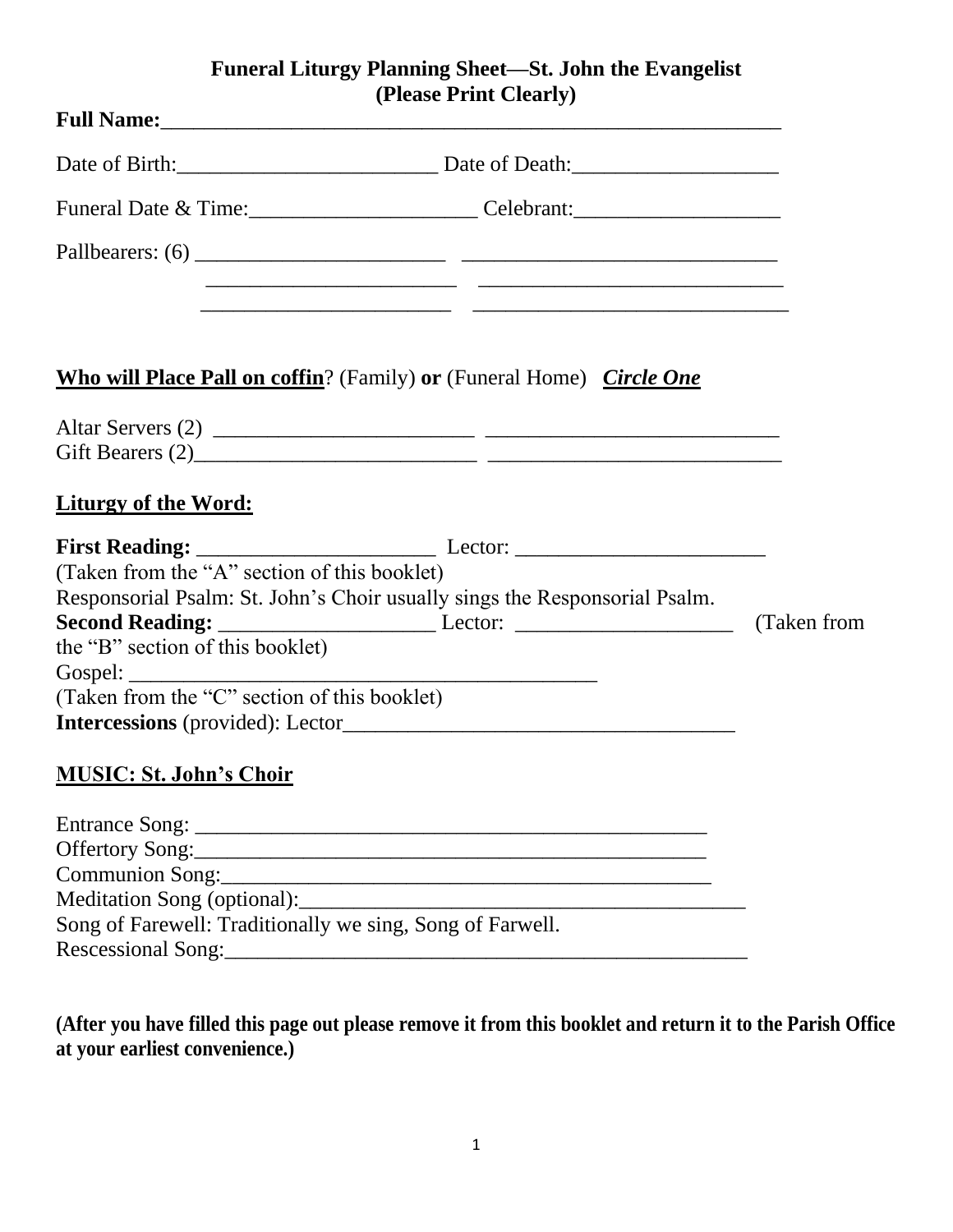#### **SUGGESTED MUSIC for FUNERAL LITURGIES**

(Using Responses, Acclamations & Hymns from the Today's Music, Missalette and the Glory and Praise Hymnal)

#### **OPENING HYMNS**

The Strife Is O'er \* Alleluia! Alleluia \* For All the Saints Blest Are They Be Not Afraid How Great Thou Art Amazing Grace How Lovely Is Your Dwelling Place I Know that My Redeemer Lives On Eagles' Wings \*Not useable during the Season of Lent

#### **PRESENTATION OF THE GIFTS**

Eye Has Not Seen All That We Have Blest Are They Give Me Jesus You Are Near Prayer of St. Francis Be Not Afraid On Eagles' Wings Now We Remain You Are Mine Just a Closer Walk Precious Lord, Take My Hand It Is Well With My Soul Softly and Tenderly There Is A Longing The Jesus Song

#### **COMMUNION HYMNS**

You Are Mine Eat This Bread I Am the Bread of Life Only In God Unless the Grain of Wheat We Remember Gift of Finest Wheat Look Beyond Song of the Body of Christ Only A Shadow Panis Angelicus One Bread, One Body Table of Plenty Hosea

#### **MEDITATION SONGS (OPTIONAL)**

Hail Mary, Gentle Woman On This Day, O Beautiful Mother Ave Maria—Arcadelt My Soul Rejoices Mary's Song Be Still And Know That I Am God

#### **CLOSING HYMNS**

*(See also the Opening Hymns section.)* Softly and Tenderly Only A Shadow May Song of the Angels Here I Am, Lord The Jesus Song Let There Be Peace On Earth

Popular songs and folk songs are not proper music for Sacred Occasions such as funerals. If you have some music of those genres, it would perhaps be more appropriate to play it prior to, or following, the Wake/Vigil Service at the funeral home.

OR

You may want to share this with your family  $&$  friends at home following the funeral service.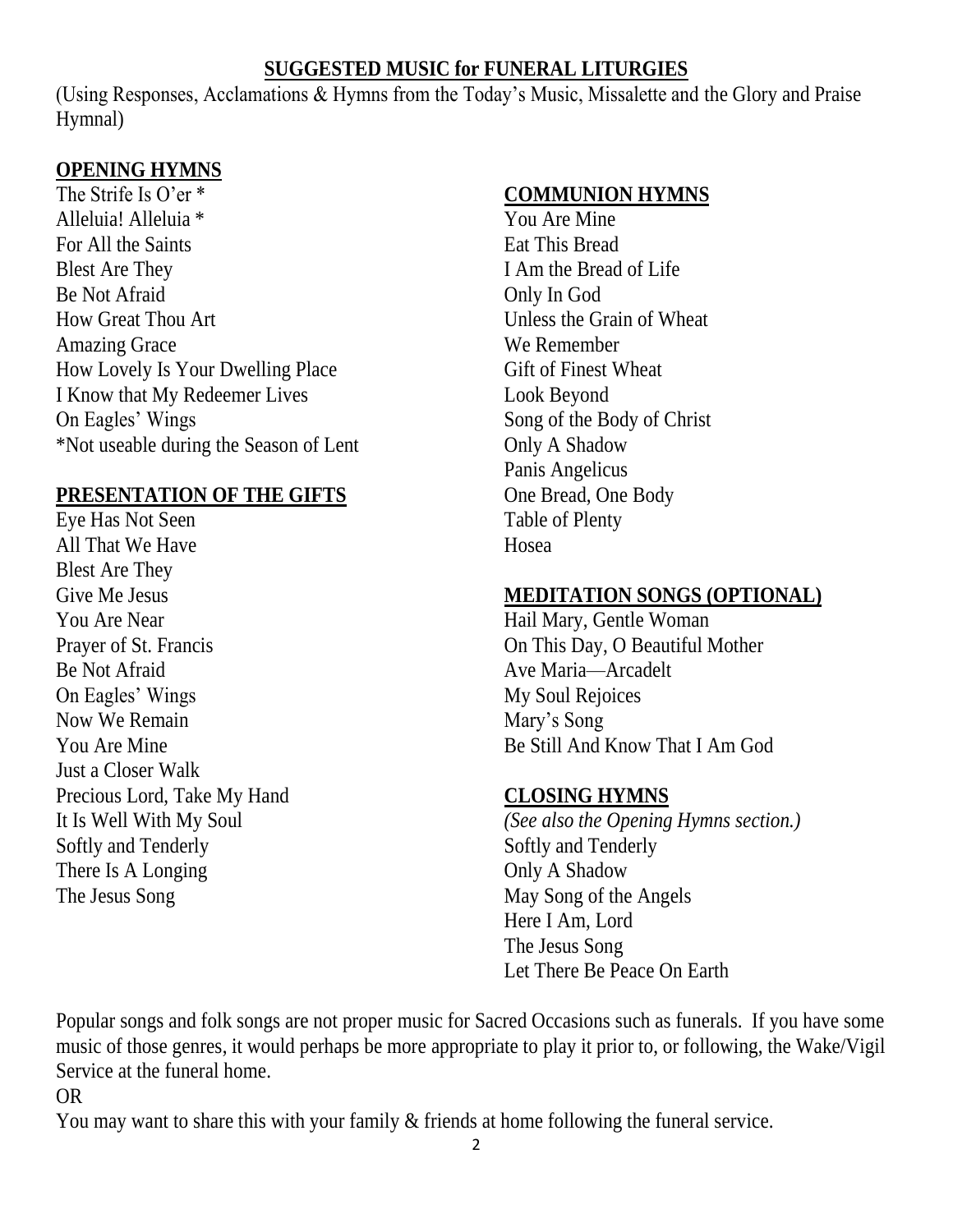# **Funeral Reading Options for the 1st Reading:**

**A 1** <sup>2</sup>  $2<sup>nd</sup> Maccabees$  12:43-46

### **A reading from the second Book of Maccabees**

Judas, the ruler of Israel, took up a collection among all his soldiers, amounting to two thousand silver drachmas, which he sent to Jerusalem to provide for an expiatory sacrifice. In doing this he acted in a very excellent and noble way, inasmuch as he had the resurrection of the dead in view; for if he were not expecting the fallen to rise again, it would have been useless and foolish to pray for them in death. But if he did this with a view to the splendid reward that awaits those who had gone to rest in godliness, it was a holy and pious thought. Thus he made atonement for the dead that they might be freed from this sin. **The Word of the Lord**

# **A 2** Job 19:1, 23-27a

### **A reading from the Book of Job**

Job answered Bildad the Shulite and said: Oh, would that my words were written down!

Would that they were inscribed in a record:

That with an iron chisel and with lead they were cut in the rock forever!

But as for me, I know that my Vindicator lives,

and that he will at last stand forth upon the dust;

Whom I myself shall see; my own eyes, not another's, shall behold him; And from my flesh I shall see God; My inmost being is consumed with longing.

### **The Word of the Lord**

### **A 3** Wisdom 3:1-6, 9 **A reading from the Book of Wisdom**

The souls of the just are in the hand of God, and no torment shall touch them. They seemed, in the view of the foolish, to be dead: and their passing away was thought an affliction and their going forth from us, utter destruction.

But they are in peace.

For if in the eyes of men, indeed they shall be punished, yet is their hope full of immortality; chastised a little, they shall be greatly blessed, because God tried them and found them worthy of himself.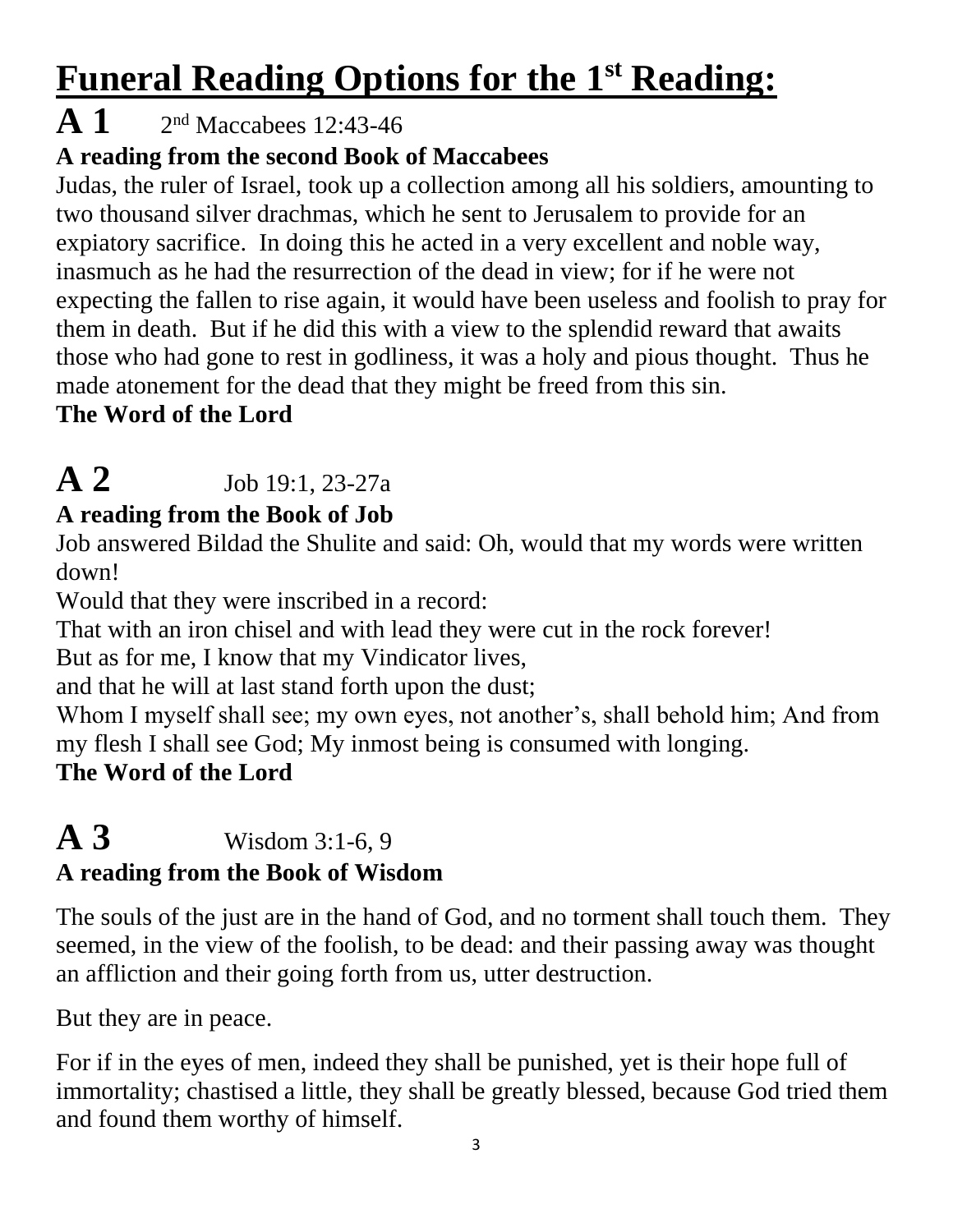As gold in the furnace, he proved them, and as sacrificial offerings he took them to himself. Those who trust in him shall understand truth, and the faithful shall abide with him in love: Because grace and mercy are with his holy ones, and his care is with his elect.

#### **The Word of the Lord.**

### **A 4** Isaiah 25:6a, 7-9

### **A reading from the Book of the Prophet Isaiah**

On this mountain the Lord of hosts will provide for all peoples. On this mountain he will destroy the veil that veils all peoples, The web that is woven over all nations; he will destroy death forever.

The Lord God will wipe away the tears from all faces; The reproach of his people he will remove from the whole earth; for the Lord has spoken. On that day it will be said: "Behold our God, to whom we looked to save us!" This is the Lord for whom we looked; let us rejoice and be glad that he has saved us!" **The Word of the Lord.**

### **A 5** Lamentations: 3:17-26 **A reading from the Book of Lamentations**

My soul is deprived of peace, I have forgotten what happiness is. I tell myself my future is lost, all that I hoped for from the Lord. The thought of my homeless poverty is wormwood and gall; Remembering it over and over leaves my soul downcast within me. But I will call this to mind, as my reason to have hope.

The favors of the Lord are not exhausted, his mercies are not spent; They are renewed each morning, so great is his faithfulness. My portion is the Lord, says my soul; therefore will I hope in him. Good is the Lord to one who waits for him, to the soul that seeks him; It is good to hope in silence for the saving help of the Lord. **The Word of the Lord**

# **Funeral Reading Options for the 2nd Reading:**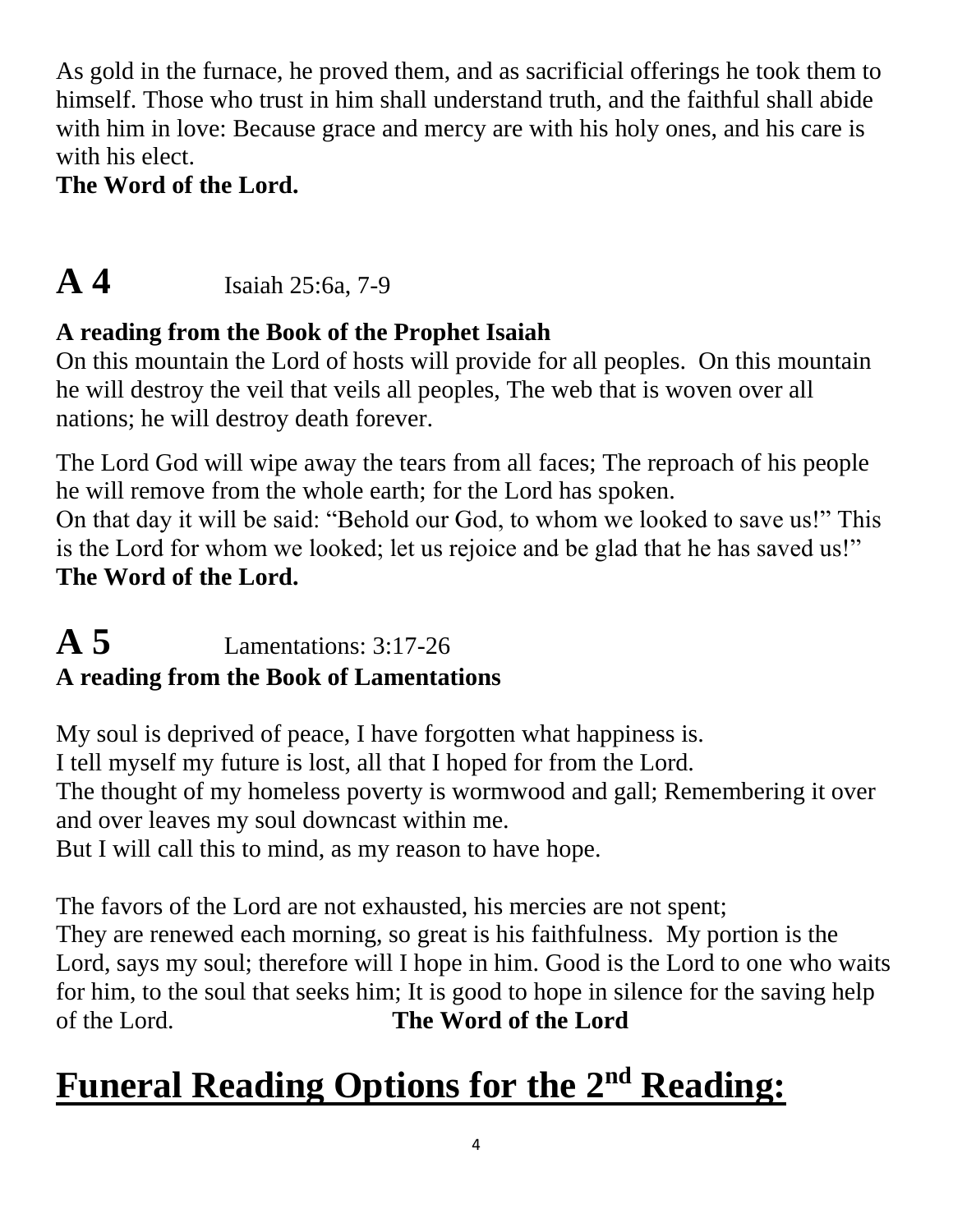### **B 1** Romans 6:3-4, 8-9 **A reading from the Letter of Saint Paul to the Romans**

Brothers and sisters: Are you unaware that we who were baptized into Christ Jesus were baptized into his death? We were indeed buried with him through baptism into death, so that, just as Christ was raised from the dead by the glory of the Father, we too might live in newness of life.

If, then, we have died with Christ, we believe that we shall also live with him. We know that Christ, raised from the dead, dies no more; death no longer has power over him.

#### **The Word of the Lord**

## **B 2** Romans 8:31b-35, 37-39

#### **A reading from the Letter of Saint Paul to the Romans**

Brothers and sisters: If God is for us, who can be against us? He did not spare his own Son but handed him over for us all, will he not also give us everything else along with him? It is God who acquits us. Who will condemn us? It is Christ Jesus who died, rather, was raised, who also is at the right hand of God, who indeed intercedes for us. What will separate us from the love of Christ? Will anguish, or distress or persecution, or famine, or nakedness, or peril, or the sword? No, in all these things, we conquer overwhelmingly through him who loved us. For I am convinced that neither death, nor life, nor angels, nor principalities, nor present things, nor future things, nor powers, nor heights, nor depth, nor any other creatures will be able to separate us from the love of God in Christ Jesus our Lord.

#### **The Word of the Lord**

## **B 3** Romans 14:7-9, 10c-12

#### **A reading from the Letter of Saint Paul to the Romans**

Brothers and sisters: No one lives for oneself, and no one dies for oneself. For if we live, we live for the Lord, and if we die, we die for the Lord; so then, whether we live or die, we are the Lord's. For this is why Christ died and came to life, that the might be the Lord of both the dead and the living. Why then do you judge your brother? Or you, why do you look down on your brother? For we shall all stand before the judgment seat of God; for it is written: *As I live, says the Lord, every knee shall bend*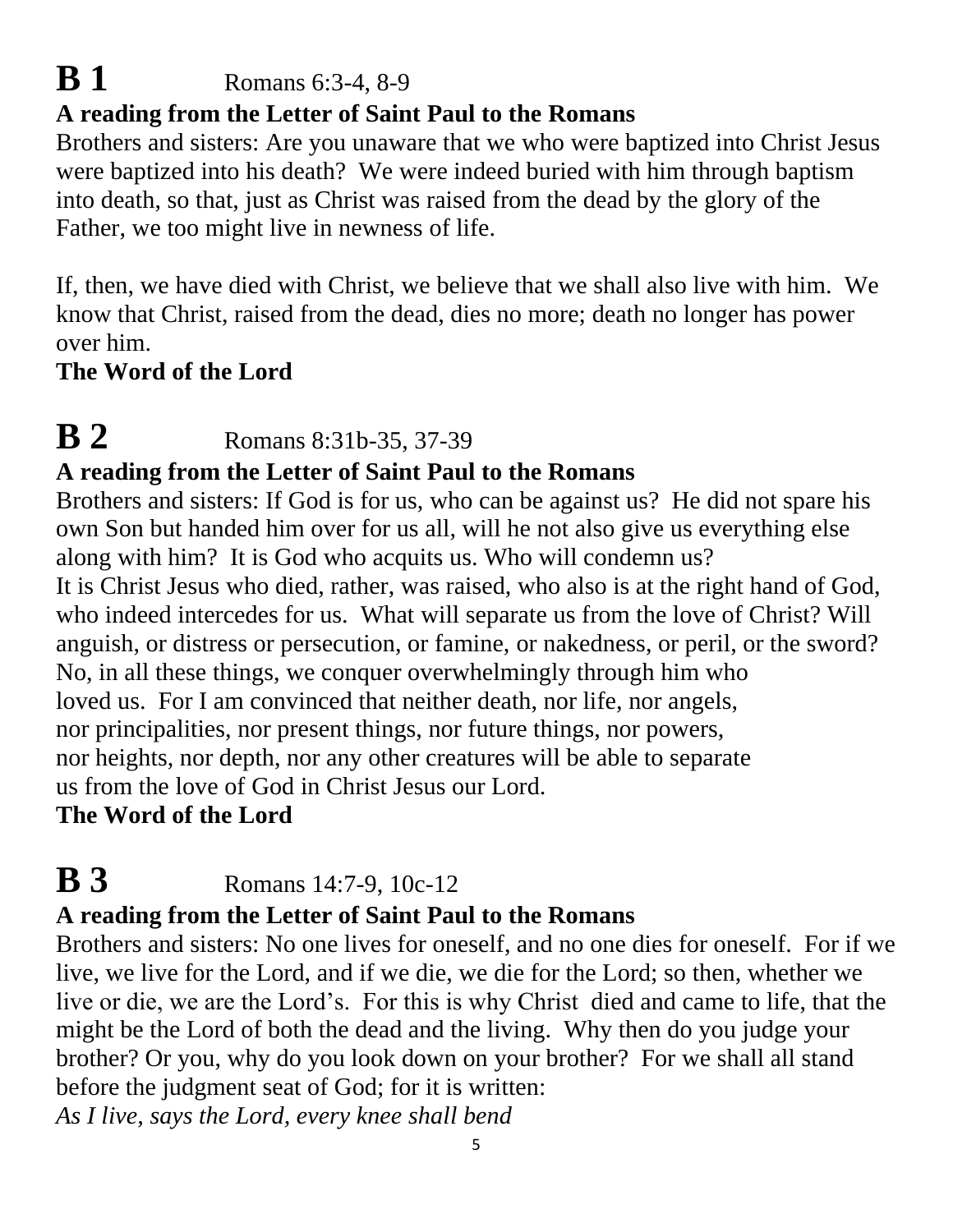*before me, and every tongue shall give praise to God.* So then each of us shall give an accounting of himself to God. **The Word of the Lord**

### **B 4** I Corinthians 15:51-57

#### **A reading from the first Letter of Saint Paul to the Corinthians**

Brothers and sisters: Behold, I tell you a mystery. We shall not all fall asleep, but we will all be changed, in an instant, in the blink of an eye, at the last trumpet. For the trumpet will sound, the dead will be raised incorruptible, and we shall be changed. For that which is corruptible must clothe itself with incorruptibility, and that which is mortal must clothe itself with immortality. And when this which is corruptible clothes itself with incorruptibility and this which is mortal clothes itself with immortality, then the word that is written shall come about:

*Death is swallowed up in victory.*

*Where, O death, is your victory?*

*Where, O death, is your sting?*

The sting of death is sin, and the power of sin is the law. But thanks be to God who gives us the victory through our Lord Jesus Christ.

**The Word of the Lord**

### **B 5** 2 Corinthians 5:1, 6-10

#### **A reading from the second Letter of Saint Paul to the Corinthians**

Brothers and sisters: We know that if our earthly dwelling, a tent, should be destroyed, we have a building from God, a dwelling not made with hands, eternal in heaven.

We are always courageous, although we know that while we are at home in the body we are away from the Lord, for we walk by faith and not by sight. Yet we are courageous, and we would rather leave the body and go home to the Lord. Therefore, we aspire to please him, whether we are at home or away. For we must all appear before the judgment seat of Christ, so that each may receive recompense, according to what he did in the body, whether good or evil.

#### **The Word of the Lord**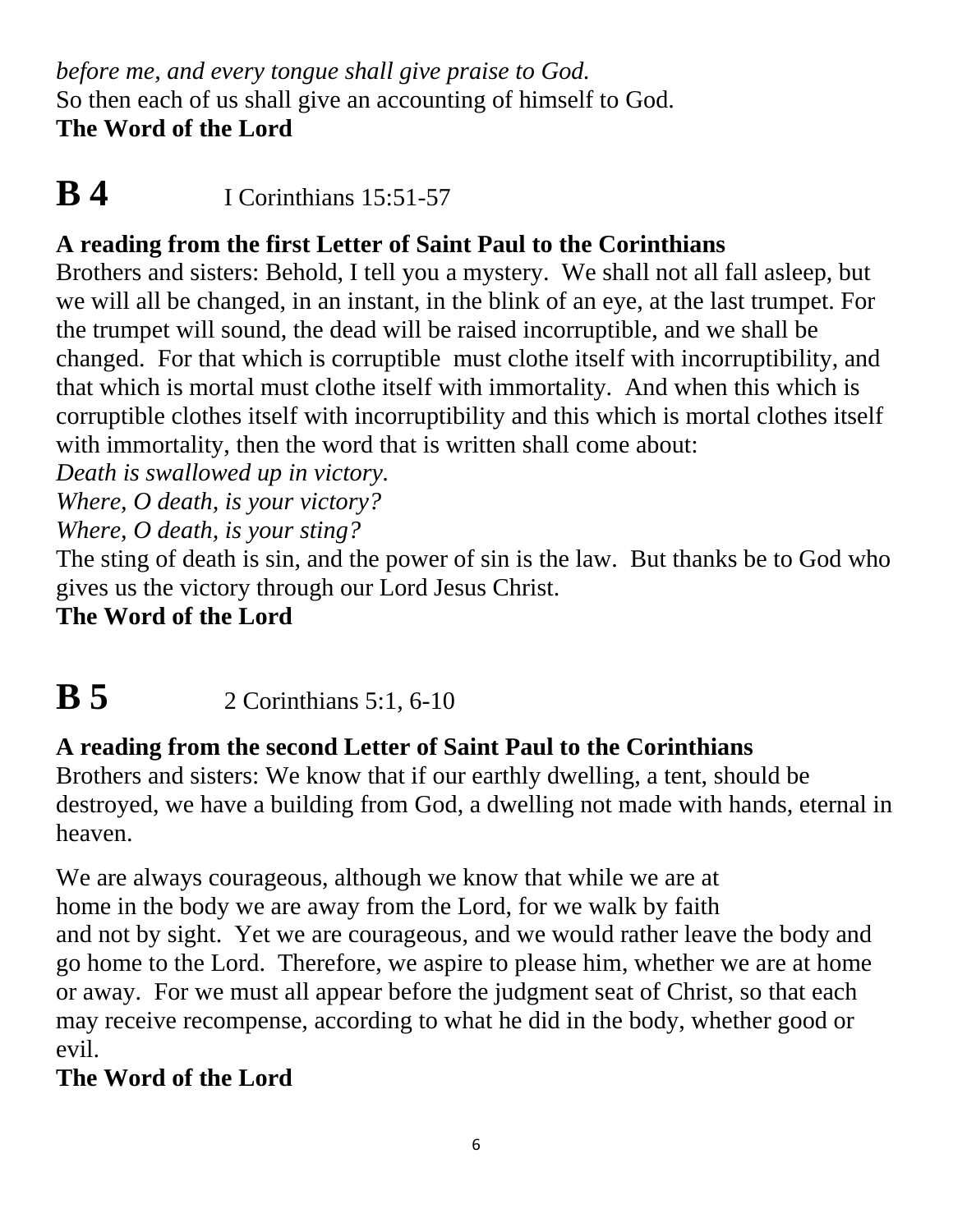### **B 6** Philippians 3:20-21 **A reading from the Letter of Saint Paul to the Philippians**

Brothers and sisters: Our citizenship is in heaven, and from it we also await a savior, the Lord Jesus Christ. He will change our lowly body to conform with his glorified body by the power that enables him also to bring all things into subjection to himself.

#### **The Word of the Lord**

## **B 7** 2 Timothy 2:8-13

### **A reading from the second Letter of Saint Paul to Timothy**

Beloved: Remember Jesus Christ, raised from the dead, a descendant of David: such is my Gospel, for which I am suffering, even to the point of chains, like a criminal. But the word of God is not chained. Therefore, I bear with everything for the sake of those who are chosen, so that they too may obtain the salvation that is in Christ Jesus, together with eternal glory. This saying is trustworthy: If we have died with him we shall also live with him; If we persevere we shall also reign with him. But if we deny him he will deny us. If we are unfaithful he remains faithful, for he cannot deny himself.

### **The Word of the Lord**

## **B**  $\bf{8}$  1 John 3:1-2

### **A reading from the first Letter of Saint John**

Beloved: See what love the Father has bestowed on us that we may be called the children of God. Yet so we are. The reason the world does not know us is that it did not know him. Beloved, we are God's children now; what we shall be has not been revealed. We do know that when it is revealed we shall be like him, for we shall see him as he is.

**The word of the Lord**

# **Funeral Options for the Gospel:**

## **C 1** Matthew 5:1-12a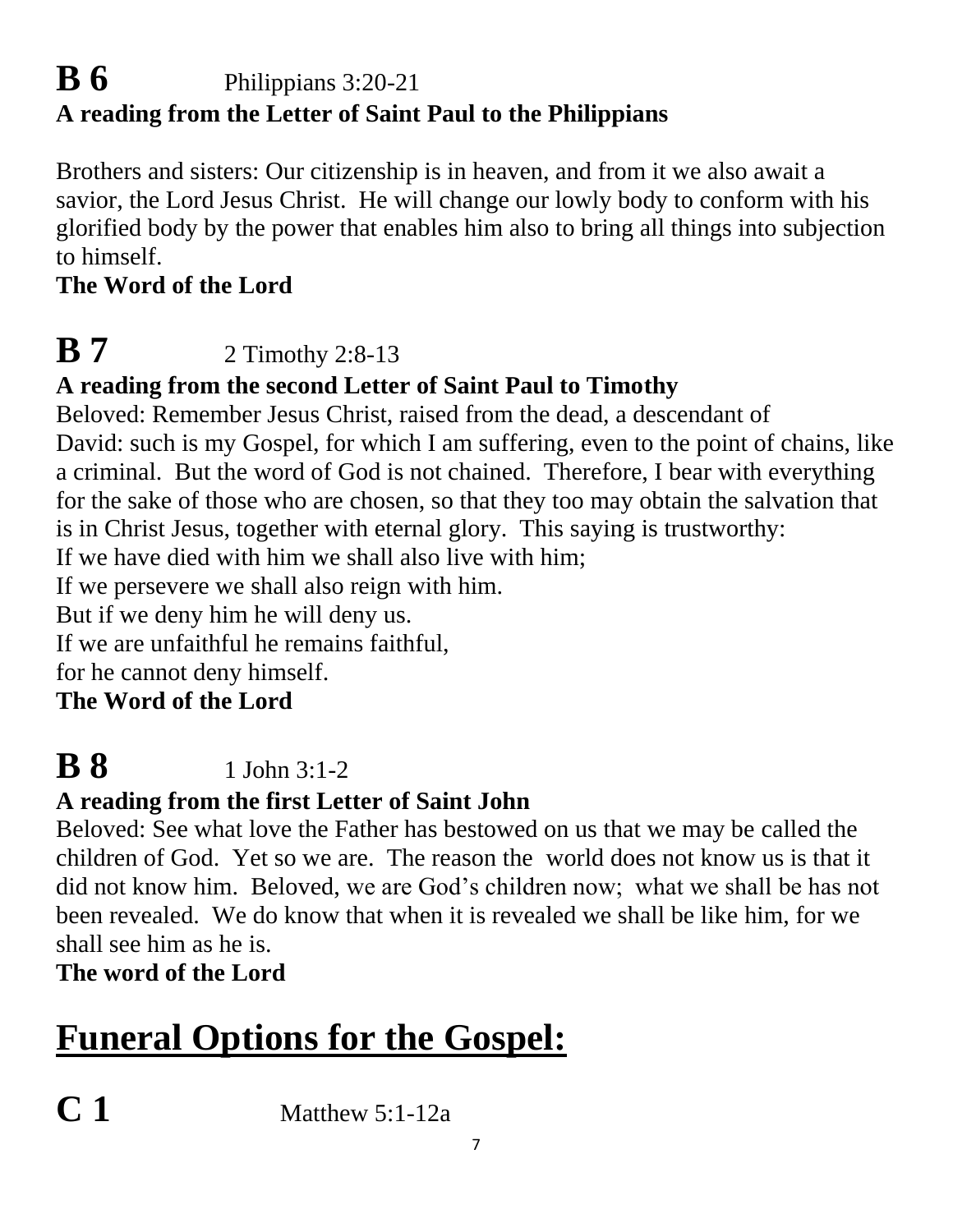#### **A reading from the holy Gospel according to Matthew**

When Jesus saw the crowds, he went up the mountain, and after he had sat down, his disciples came to him. He began to teach them, saying:

" Blessed are the poor in spirit, for theirs is the Kingdom of heaven.

Blessed are they who mourn, for they will be comforted.

Blessed are the meek, for they will inherit the land.

Blessed are they who hunger and thirst for righteousness, for they will be satisfied. Blessed are the merciful, for they will be shown mercy.

Blessed are the clean of heart, for they will see God.

Blessed are the peacemakers, for they will be called children of God.

Blessed are they who are persecuted for the sake of righteousness, for theirs is the kingdom of heaven.

Blessed are you when they insult you and persecute you and utter every kind of evil against you falsely becauseof me.

Rejoice and be glad, for your reward will be great in heaven."

#### **The Gospel of the Lord**

## **C 2** Matthew: 11;25-30

#### **A reading from the holy Gospel according to Matthew**

At that time Jesus answered: " I give praise to you, Father, Lord of heaven and earth, for although you have hidden these things from the wise and learned you have revealed them to the childlike.

Yes, Father, such has been your gracious will. All things have been handed over to me by my Father. No one knows the Son except the Father, and no one knows the Father, except the Son and anyone to whom the Son wishes to reveal him."

" Come to me, all you labor and are burdened, and I will give you rest. Take my yoke upon you and learn from me, for I am meek and humble of heart; and you will find rest for yourselves. For my yoke is easy, and my burden light."

#### **The Gospel of the Lord**

### **C 3** Matthew 25:31-46 **A reading from the holy Gospel according to Matthew**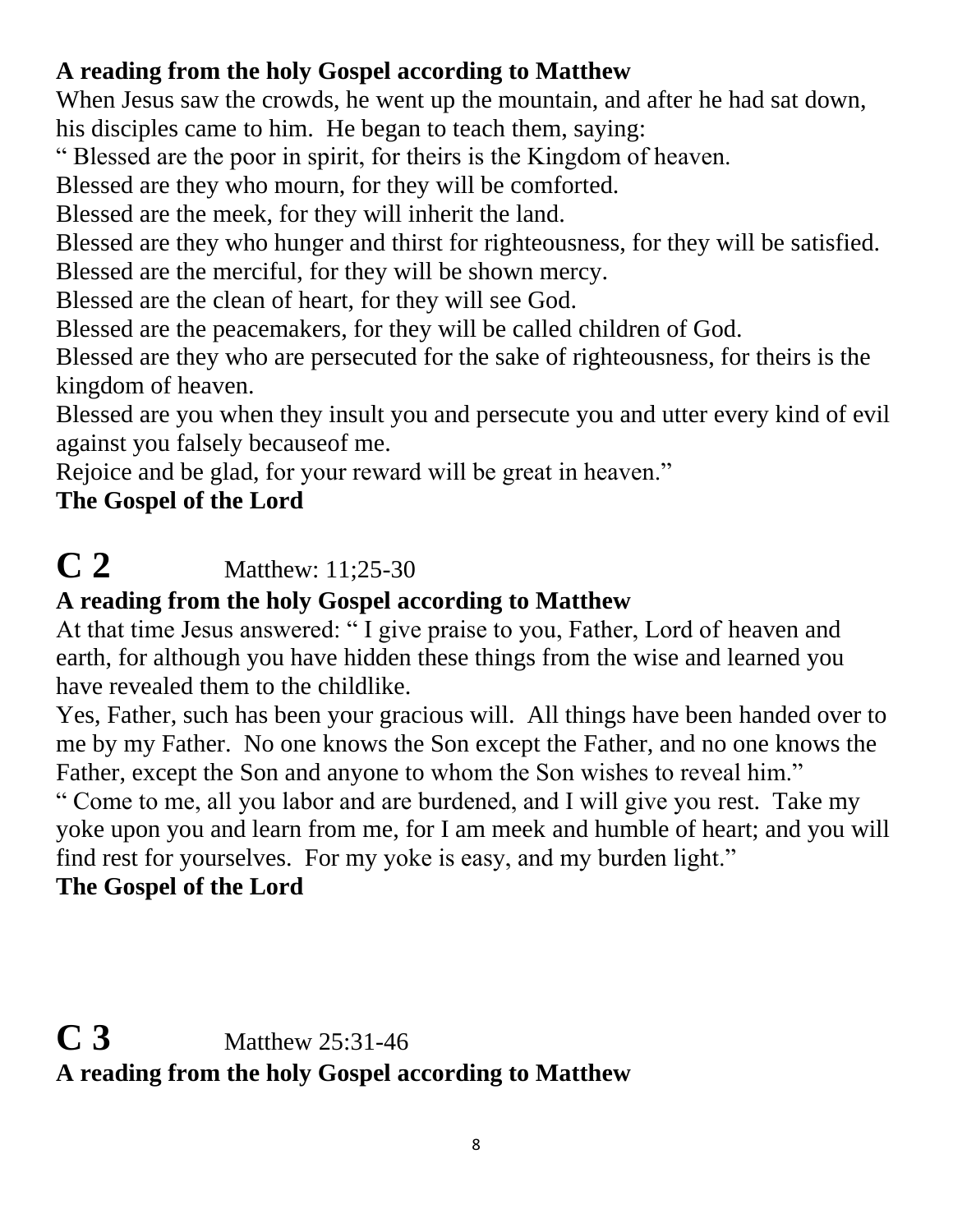Jesus said to his disciples: "When the Son of man comes in his glory, and all the angels with him, he will sit upon his glorious throne, and all the nations will be assembled before him. And he will separate them one from another, as a shepherd separates the sheep from the goats. He will place the sheep on his right and the goats on his left. Then the king will say to those on his right, 'Come, you who are blessed by my Father. Inherit the kingdom prepared for you from the foundation of the world. For I was hungry and you gave me food, I was thirsty and you gave me drink, a stranger and you welcomed me, naked and you clothed me, ill and you cared for me, in prison and you visited me.' Then the righteous will answer him and day, ' Lord, when did we see you hungry and feed you, or thirsty and give you drink? When did we see you a stranger and welcome you, or naked and clothe you? When did we see you ill or in prison, and visit you?' And the king will say them in reply, 'Amen, I say to you, whatever you did for one of the least brothers of mine, you did for me.'

Then he will say to those on his left, 'Depart from me, you accursed, into the eternal fire prepared for the Devil and his angels. For I was hungry and you gave me no food, I was thirsty and you gave me no drink, a stranger and you gave me no welcome, naked and you gave me no clothing, ill and in prison, and you did not care for me.' Then they will answer and say, 'Lord, when did we see you hungry or thirsty or a stranger or naked or ill or in prison, and not minister to your needs?' He will answer them, 'Amen, I say to you, what you did not do for one of these least ones, you did not do for me.' And these will go off to eternal punishment, but the righteous to eternal life."

**The Gospel of the Lord**

### $C_4$  Luke 12:35-40

#### **A reading from the holy Gospel according to Luke**

Jesus said to his disciples: " Gird your loins and light your lamps and be like servants who await their master's return from a wedding, ready to open immediately when he comes and knocks. Blessed are those servants whom the master finds vigilant on his arrival. Amen, I say to you, he will gird himself, have them recline at table, and proceed to wait on them. And should he come in the second or third watch and find them prepared in this way, blessed are those servants. Be sure of this: if the master of the house had known the hour when the thief was coming, he would not have let his house be broken into. You also must be prepared, for at an hour you do not expect, the Son of Man will come." **The Gospel of the Lord**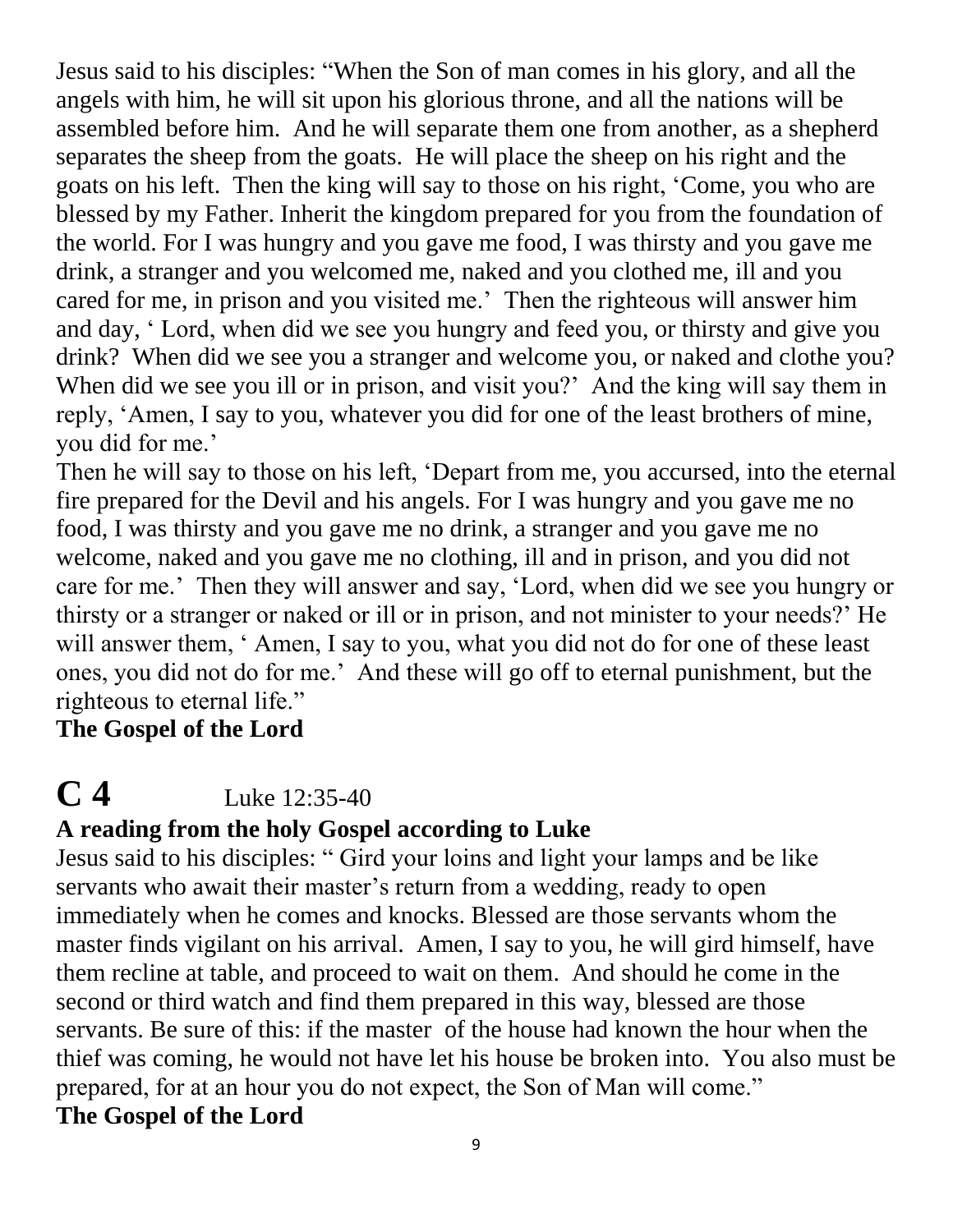# $\bf{C}$  **5** John 6:37-40

### **A reading from the holy Gospel according to John**

Jesus said to the crowds: "Everything that the Father gives me will come to me, and I will not reject anyone who comes to me, because I came down from heaven not to do my own will but the will of the one who sent me. And this is the will of the one who sent me, that I should not lose anything of what he gave me, but that I should raise it on the last day. For this is the will of my Father, that everyone who sees the Son and believes in him may have eternal life, and I shall raise him on the last day." **The Gospel of the Lord**

## $C_6$  John 6:51-59

### **A reading from the holy Gospel according to John**

Jesus said to the crowds: " I am the living bread that came down from heaven; whoever eats this bread will live forever; and the bread that I will give is my Flesh for the life of the world."

The Jews quarreled among themselves, saying, " How can this man give us his flesh to eat?"

Jesus said to them, "Amen, amen, I say to you, unless you eat the Flesh of the Son of Man and drink his Blood you do not have life within you. Whoever eats my Flesh and drinks my Blood has eternal life, and I will raise him on the last day. For my Flesh is true food, and my Blood is true drink. Whoever eats my Flesh and drinks my Blood remains in me and I in him. Just as the living Father sent me and I have life because of the Father, so also the one who feeds on me will have life because of me. This is the bread that came down from heaven. Unlike your ancestors who ate and still died, whoever eats this bread will live forever." **The Gospel of the Lord**

### $C$  **7** John 11:21-27 **A reading from the holy Gospel according to John**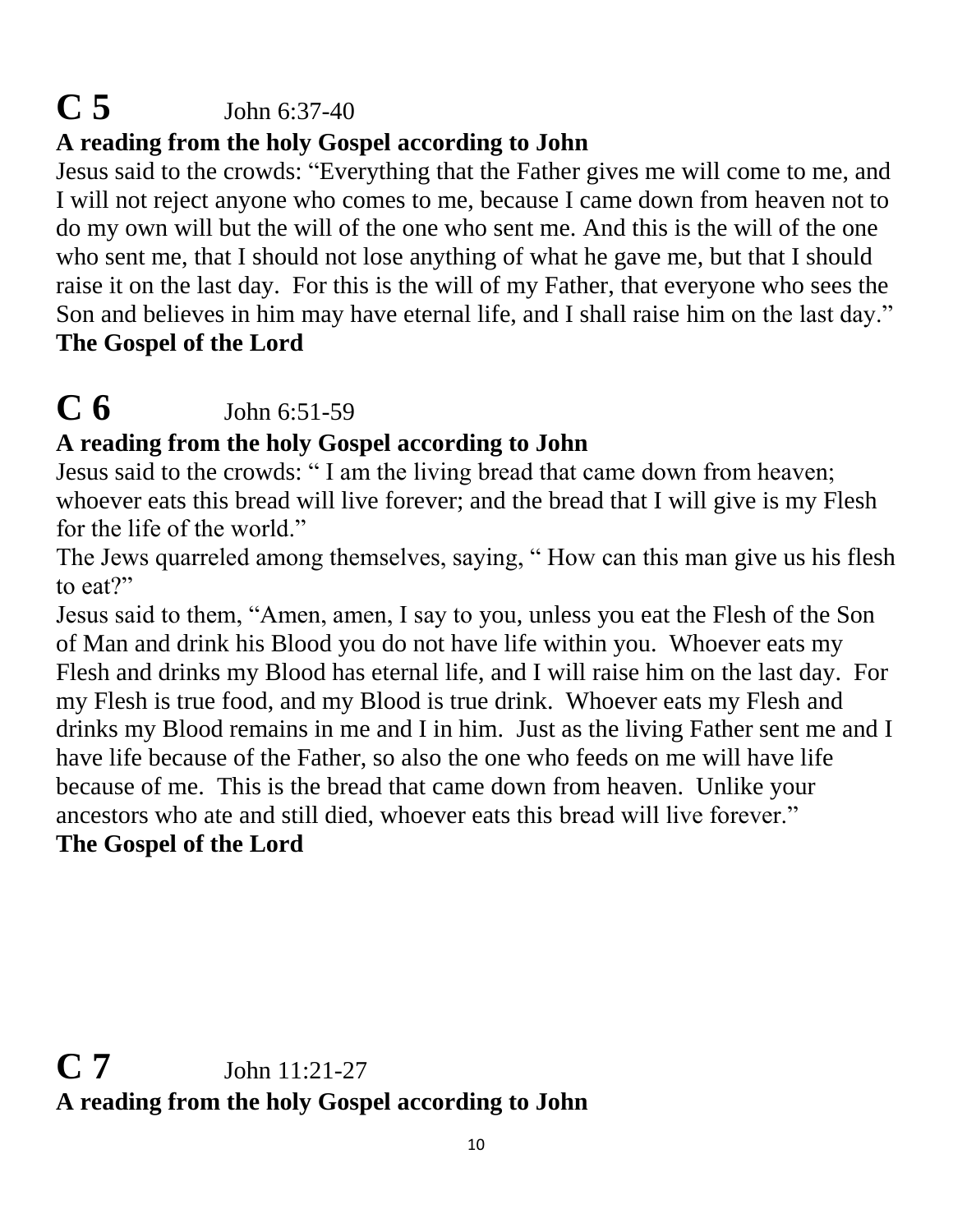Martha said to Jesus, "Lord, if you had been here, my brother would not have died. But even now I know that whatever you ask of God, God will give you." Jesus said to her, "Your brother will rise." Martha said to him, "I know that he will rise, in the resurrection on the last day." Jesus told her, "I am the resurrection and the life; whoever believes in me, even if he dies, will live, and everyone who lives and believes in me will never die. Do you believe this?" She said to him, "Yes, Lord. I have come to believe that you are the Christ, the Son of God, the one who is coming into the world."

#### **The Gospel of the Lord**

## **C 8** John 12:23-26

#### **A reading from the holy Gospel according to John**

Jesus said to his disciples: "The hour has come for the Son of Man to be glorified. Amen, amen, I say to you, unless a grain of wheat falls to the ground and dies, it remains just a grain of wheat; but if it dies, it produces much fruit. Whoever loves his life will lose it, and whoever hates his life in this world will preserve it for eternal life.

Whoever serves me must follow me, and where I am, there also will my servant be. The Father will honor whoever serves me."

**The Gospel of the Lord**

# **C 9** John 14:1-6

#### **A reading from the holy Gospel according to John**

Jesus said to his disciples: " Do not let your hearts be troubled. You have faith in God; have faith also in me. In my Father's house there are many dwelling places. If there were not, would I have told you that I am going to prepare a place for you? And if I go and prepare a place for you, I will come back again and take you to myself, so that where I am you also may be. Where I am going you know the way." Thomas said to him, " Master, we do not know where you are going; how can we know the way?" Jesus said to him, "I am the way and the truth and the life. No one comes to the Father except through me."

**The Gospel of the Lord**

#### **PRAYER OF THE FAITHFUL**